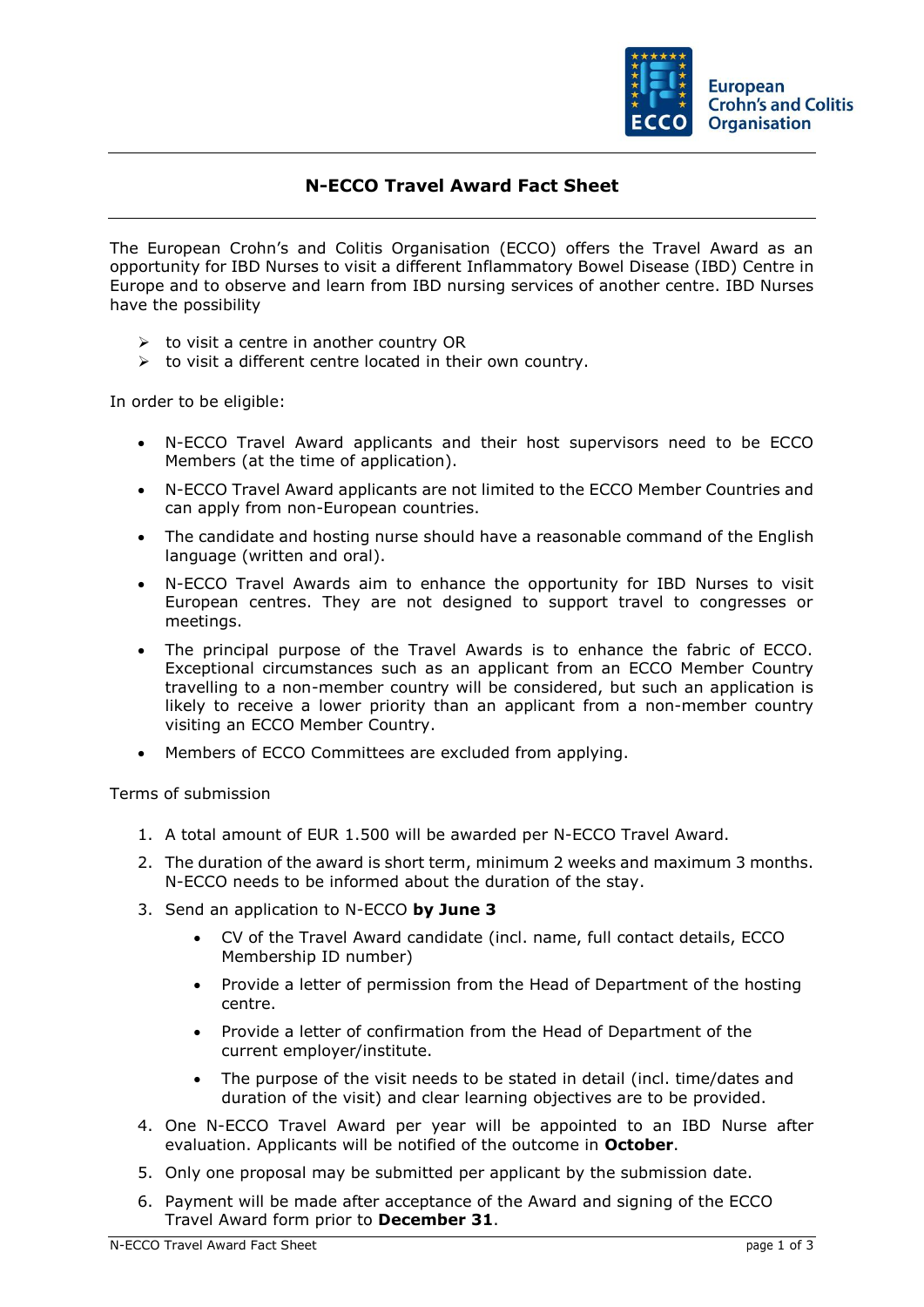

7. On completion and no later than 12 months after granting the award, the applicant will submit a short report (150 words) to the ECCO Office for potential publication in ECCO News. Further, a short presentation at the annual N-ECCO Network Meeting taking place at the ECCO Congress about the Travel Award experience and outcome may be requested from the candidate.

Applications should be sent to the head of the N-ECCO Committee at the following address:\*

ELECTRONIC SUBMISSION ONLY ECCO Office Att. Chair of N-ECCO Ungargasse 6/13 1030 Vienna, Austria Austria [ecco@ecco-ibd.eu](mailto:ecco@ecco-ibd.eu)

\*Data processing consent and retention:

By sending an application by email to ecco@ecco-ibd.eu in reply to this open call, you agree to the data processing for the above described project:

ECCO Office stores applicants' personal data of this application for the project timeframe. ECCO Office will delete data securely after the end of this project.

In addition, the scientific review process generates a review result for the applicants which will be stored with your data in line with the requirements of scientific review archiving. You have the right to object at any time at ecco@ecco-ibd.eu.

## **Review Process**

- 1. All projects will be reviewed and scored by two members of the N-ECCO Committee and confirmed by two members of the ECCO Scientific Committee based on the following criteria:
	- o Relevance of topic
	- o Personal development opportunity
	- o Impact for ECCO
- 2. Available expertise of the applicant and host site
- 3. The ECCO Scientific Committee and N-ECCO Committee will make recommendations to the ECCO Governing Board.
- 4. The final decision will be made by the ECCO Governing Board.

## **Scoring System**

The following procedure for the scoring system for N-ECCO Travel Awards has been agreed on:

- *1. Review by N-ECCO*: Each Travel Award application from IBD Nurses will be reviewed by 2 members of N-ECCO and confirmed by 2 members of SciCom. They will score their assigned applications according to the 3 evaluation criteria and comment on each application.
- *2. Ranking:* Applications are ranked according to their overall average scores.
- 3. *Final approval by Governing Board.*